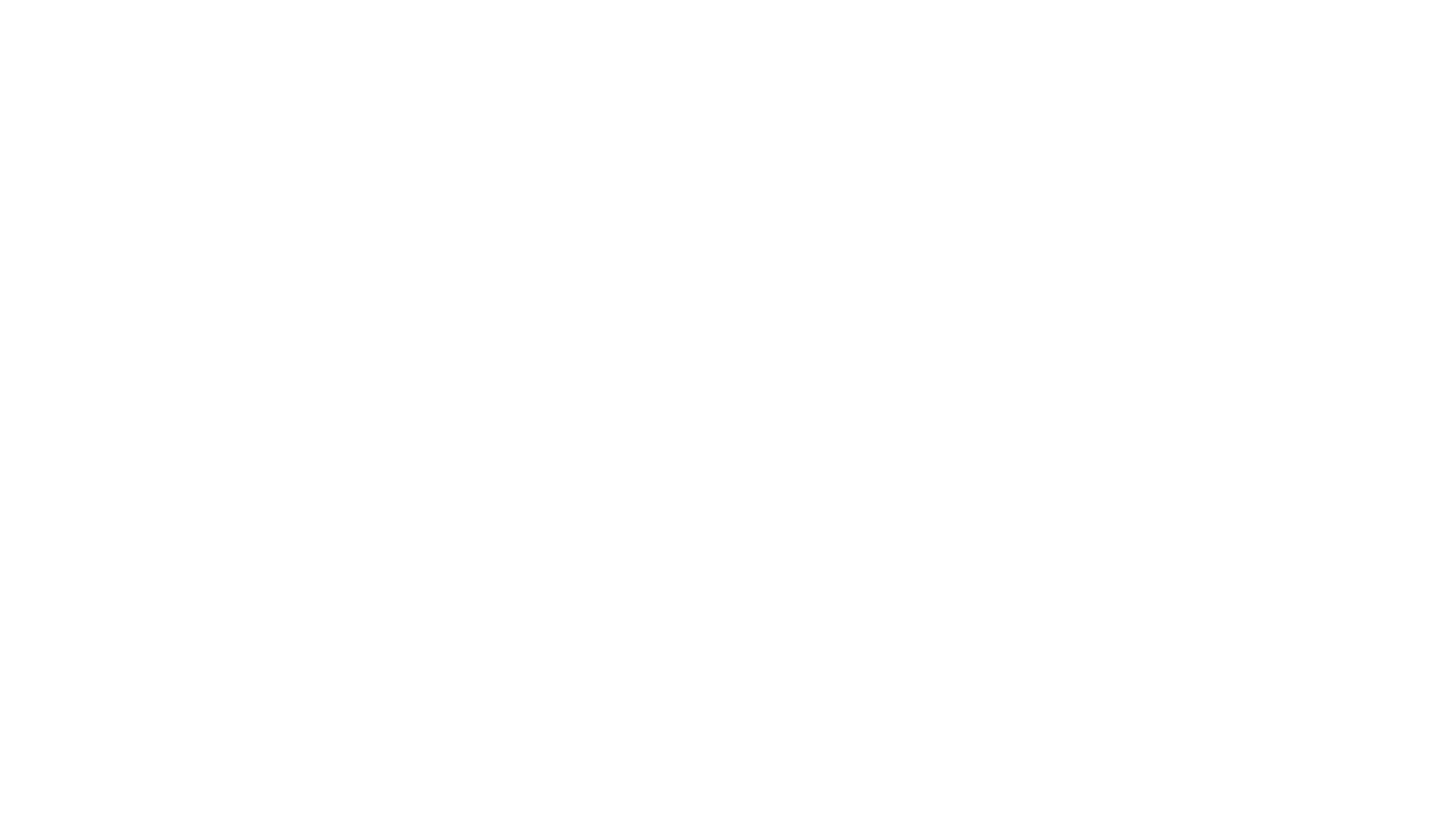| Use formal methods to find the change                   |                                                         |
|---------------------------------------------------------|---------------------------------------------------------|
| Hard                                                    | Harder                                                  |
| I spend 19p. I pay with a 50p coin. How much change do  | I spend £0.67. I pay with a £1.00 coin. How much change |
| I receive?                                              | do I receive?                                           |
| I spend 19p. I pay with a 20p coin. How much change do  | I spend £0.42. I pay with a £1.00 coin. How much change |
| I receive?                                              | do I receive?                                           |
| I spend 45p. I pay with a 50p coin. How much change do  | I spend £0.81. I pay with a £1.00 coin. How much change |
| I receive?                                              | do I receive?                                           |
| I spend 14 p. I pay with a 20p coin. How much change do | I spend £0.96. I pay with a £1.00 coin. How much change |
| I receive?                                              | do I receive?                                           |
| I spend 36 p. I pay with a 50p coin. How much change do | I spend £0.54. I pay with a £1.00 coin. How much change |
| I receive?                                              | do I receive?                                           |
| I spend 23 p. I pay with a 50p coin. How much change do | I spend £0.38. I pay with a £1.00 coin. How much change |
| I receive?                                              | do I receive?                                           |
| I spend 17 p. I pay with a 20p coin. How much change do | I spend £0.77. I pay with a £1.00 coin. How much change |
| I receive?                                              | do I receive?                                           |
| I spend 11p. I pay with a 50p coin. How much change do  | I spend £0.97. I pay with a £1.00 coin. How much change |
| I receive?                                              | do I receive?                                           |
|                                                         |                                                         |